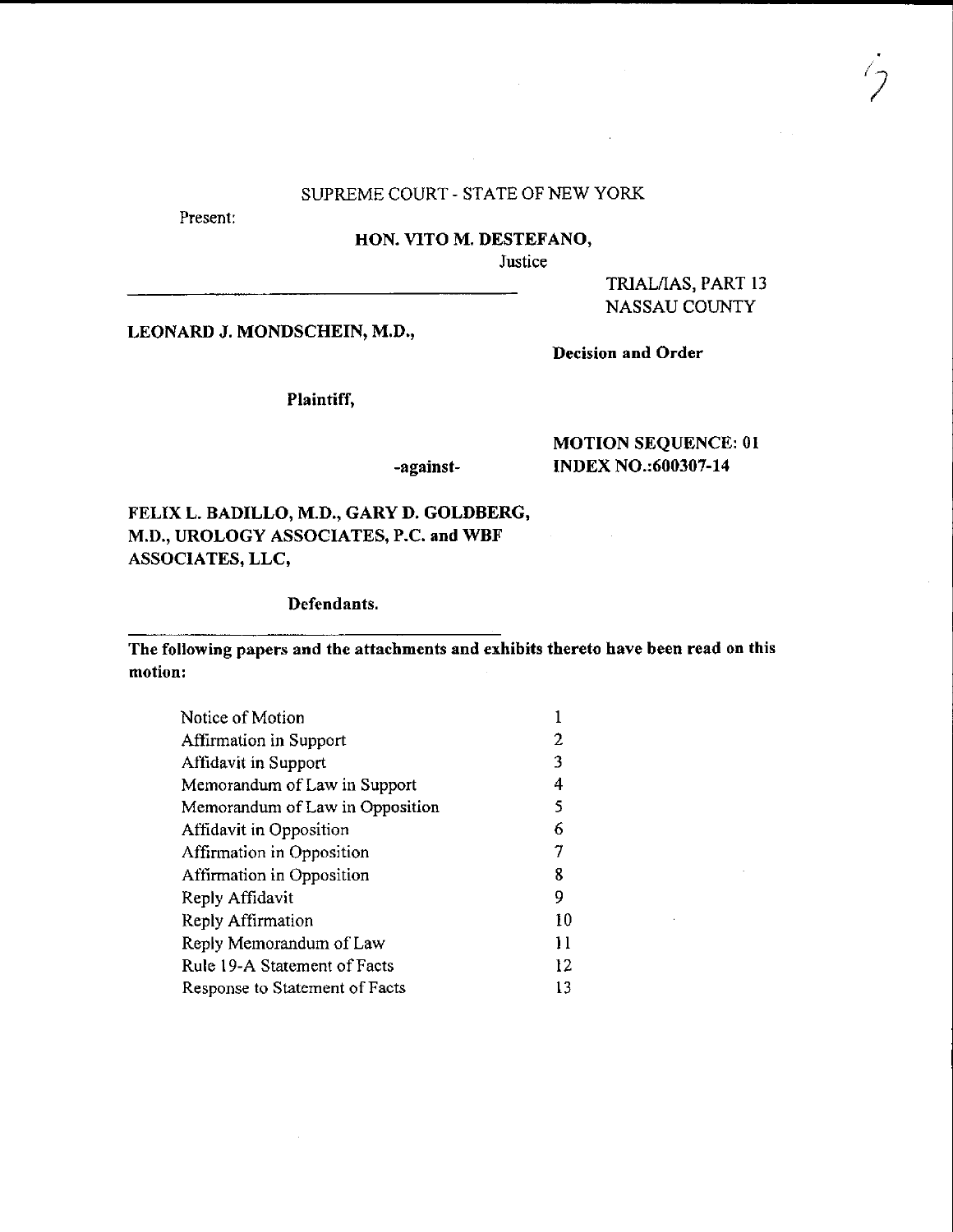#### Background

The plaintiff moves for an order pursuant to: CPLR 3212 granting him summary judgment on seven causes of action in his complaint; and pursuant to CPLR 6401 for the appointment of a temporary receiver.

The defendant Urology Associates, P.C. ("UA") is a medical professional corporation whose principal place of business is 535 Plandome Road in Manhasset. The plaintiff is a licensed physician who began working for UA in 1988; he became a shareholder of UA on August 15, 1991 by virtue of a shareholders agreement that was amended numerous times. Insofar as is relevant to the instant action, which concerns purported breaches of four agreements related to UA, the plaintiff, and defendants Felix L. Badillo, M.D. and Gary D. Goldberg, M.D., and non-party, Keith Bloom, M.D, were the shareholders of UA, with each of them owning ten shares.

#### Shareholders' Agreement

The shareholders' agreement contained the following relevant provisions with respect to the termination of employmcnt with UA by a shateholder, and the obligation of UA and the remaining shareholders to the terminating shareholders (Exs. "A' and "K" to Affidavit in Support):

8. Purchase of Shares and Partnership Interest on Termination of Employment. Upon the termination of the employment of any Shareholder with the Corporation, for any reason whatsoever or no reason, all his shares of Common Stock shall be sold to the Corporation by the Shareholder and shall be purchased and redeemed by the Corporation in the manner and at the price set forth in Section 6 of this Agreement, and his interest in the Partnership shall be sold to and redeemed by the Partnership in accordance with Section 14 of the Partnership Agreement and as provided in Section 6 of this Agreement.

11. Guaranty. Each Shareholder who is not a Selling Shareholder jointly and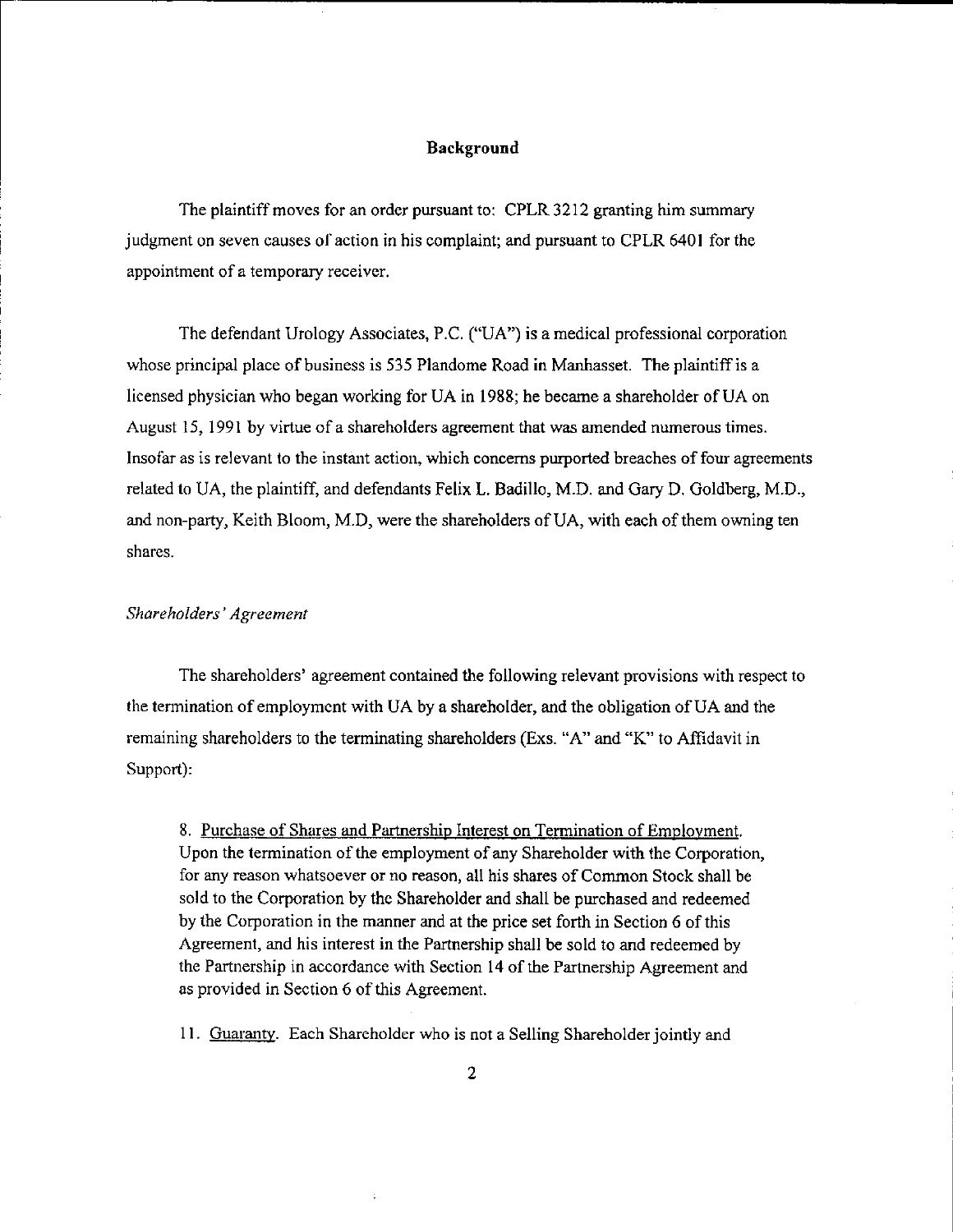severally guaranties to each Selling Shareholder the full and prompt payment by this Corporation to such Selling Shareholder of any and all sums due hereunder and under the Partnership Agreement in connection with the purchase by the Corporation of the Shares of Common Stock owned by such selling Shareholder and the purchase by the Partnership of such Selling Shareholder's interest in the Partnership.

15. Indemnification of Selling Shareholder. Each Shareholder who is not a Selling Shareholder hereby agrees to indemnify and hold harmless a Selling Shareholder, pro rata based upon each non-Selling Shareholder's proportional ownership interest in the Corporation and the Partnership, as the case may be, (without regard to the Selling Shareholder), from any losses, claims or expenses relating to acts or omissions occurring subsequent to the effective date of the sale of such Selling Shareholder's interests, including, without limitation, claims on any indebtedness of the Corporation or the Partnership personally guaranteed by the Shareholder.

#### Relirement Agreement

On April I, 1993, UA's shareholders executed a retirement plan, amended October 25, 2005, which delineated their benefits upon retirement or death of a shareholder. The relevant provisions of the retirement agreement include (Exs. "G" and "H" to Affidavit in Support):

#### 1. Retirement Compensation.

(a) As Compensation for past sewices, upon the retirement or death, ofa Shareholder who is a signatory to this Ageement (a "Participant"), a Participant or his estate or personal representative shall be paid the Retirement Compensation (as defined herein). "Retirement" means the termination of a Shareholder's employment by the Corporation for any reason other than termination for cause.

(b) For purposes of this Agreement, with regard to each Participant, the term "Retircment Compensation" shall mean the sum of (i) \$250,000 ("Fixed Portion") plus (ii) the amount ("Accounts Receivable Portion"); determined by multiplying the Corporation's accounts receivable earned from medical services performed . . . as at the Valuation Date . . . by the percentage which such Participant's shares of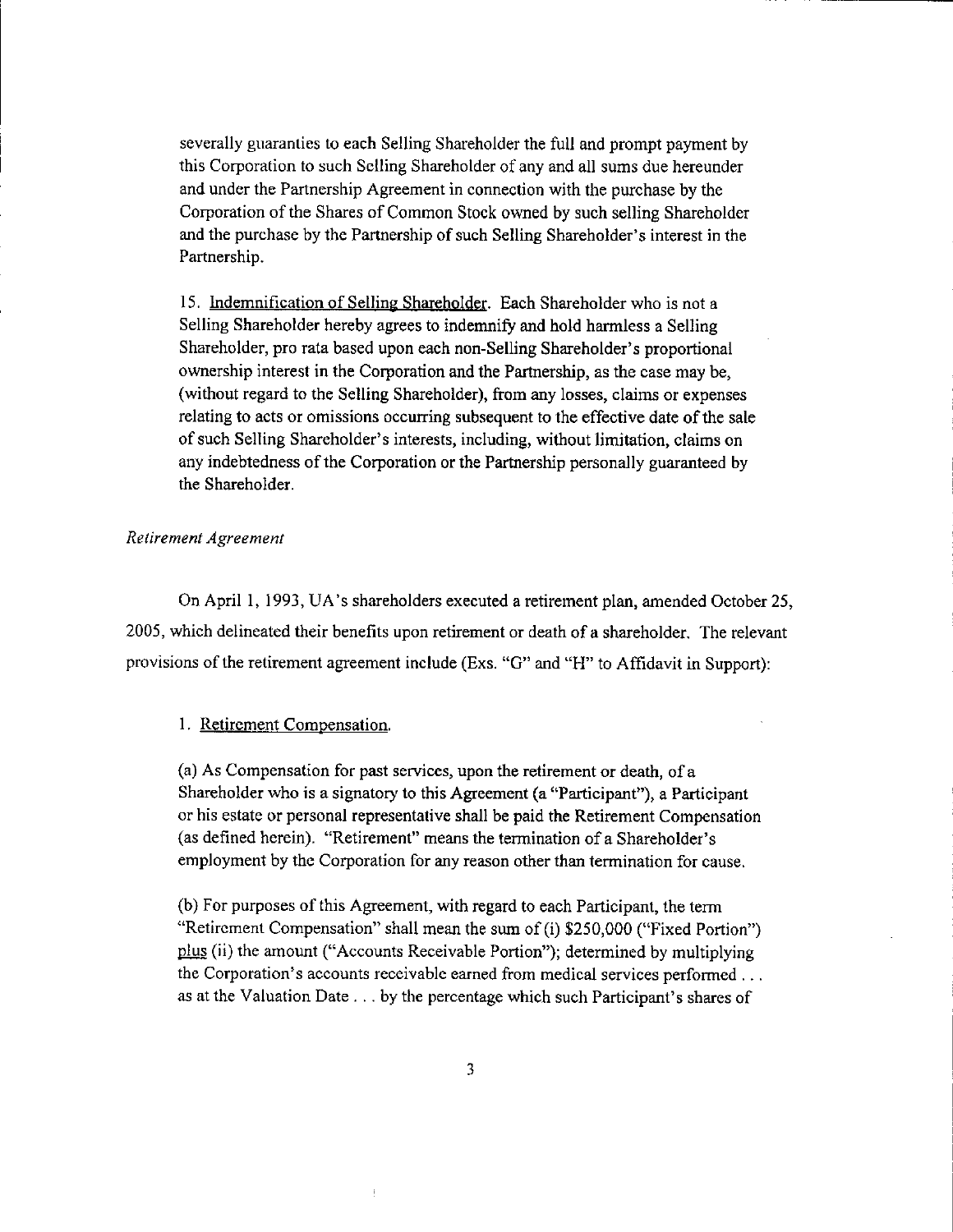stock in the Corporation issued and outstanding on the Valuation Date.  $\dots$ <sup>1</sup>

2. Pavment and Vestine.

(d) The Corporation's obligation to pay any Installment that would otherwise be due hereunder shall be suspended if, and for so long as, any Participant continues or resumes the practice of urology in Nassau County, New York after the date of his retirement from the Corporation. . . .

\* \* \*

3. Guaranty. Each Shareholder jointly and severally guaranties to each other Shareholder the full and prompt payment by the Corporation to such other Shareholder of any and all sums due hereunder to such other Shareholder from the Corporation.

## WBF Operating Agreement

On March 31, 1998, WBF Associates, LLC ("WBF') was formed for the purposes of holding title and managing the real property upon which UA conducted its practice (and which was previously owned by WBF Associates, a general partnership). The terms and conditions of the partnership agreement for WBF Associates were incorporated into the operating agreement of WBF ("opcrating agreement") and govern the relationship among the members (Affidavit in Support at  $\P$  21; Ex. "E" to Affidavit in Support).

Relevant provisions of the WBF partnership agreement, which were incorporated into the WBF operating agreement, include (Ex. "C" to Affidavit in Support):

14. Death or Termination of a Partner.

(a) In the event of a Partner's death or the termination of his employment with the Corporation for any reason or no reason, the terminated Partner or the executor,

<sup>&</sup>lt;sup>1</sup> Pursuant to section  $2(b)(i)$  of the Retirement Agreement, if a shareholder was employed by UA for at least 15 years, he was entitled to 100% of the fixed portion of his retirement compensation (which is \$250,000).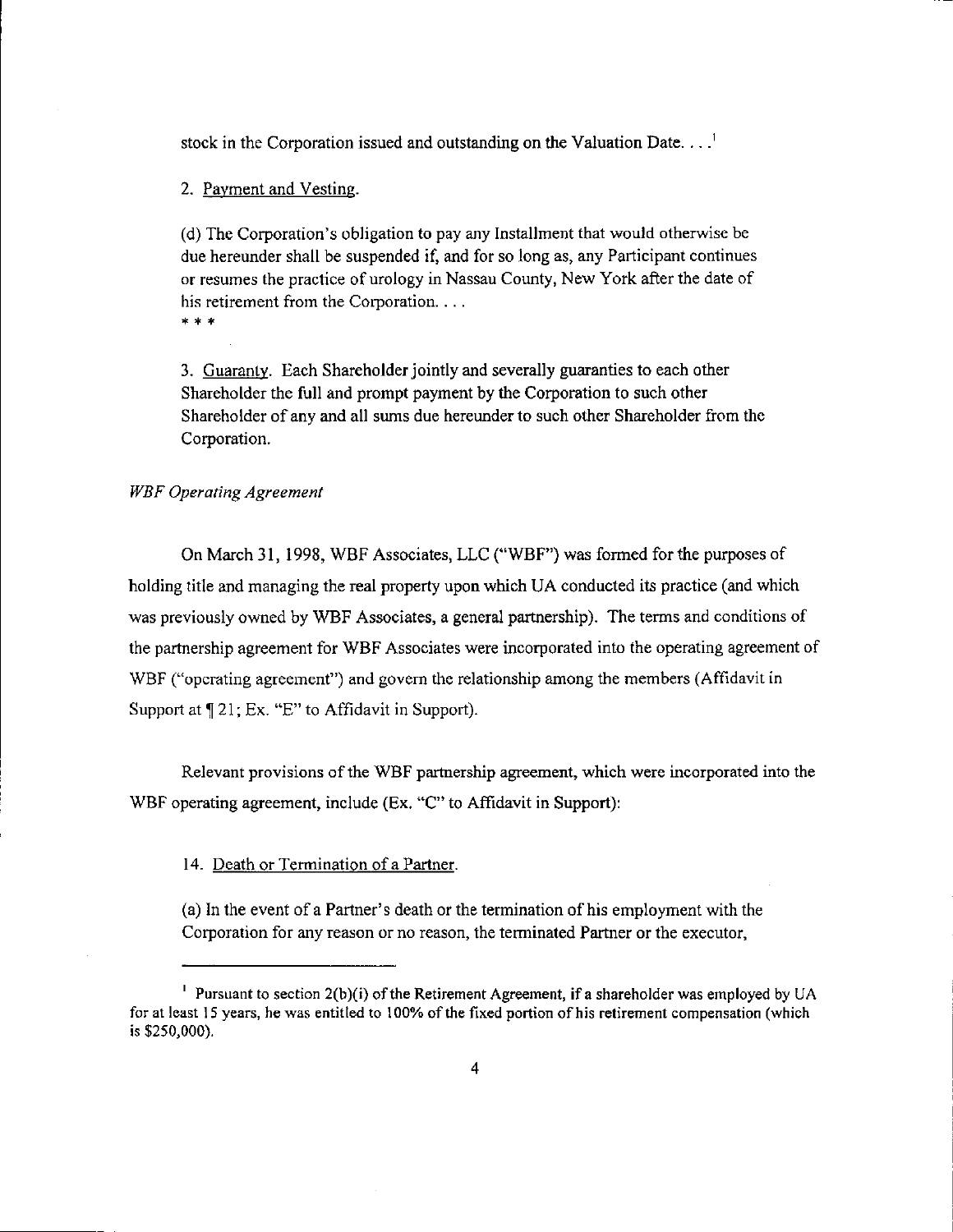administrator or other legal representative of his estate shall be required and obligated to sell to the Partnership, and the Partnership shall be obligated to purchase and redeem, such Partner's interest in the Partnership at a purchase price determined pursuant to clause (i) or (ii) below, as the case may be, and paid by the Partnership in accordance with . . . Section 6 of the Amended and Restated Shareholders' Agreement ("Shareholders Agreement") of even date among each Partner and the Corporation (in the case of a Partner's termination as an employee of the Corporation), upon which such interest shall be cancelled.  $\dots$ 

\* \* \*

17. Guaranty. Each Partner jointly and severally guaranties to each terminated Partner and the estate of any deceased Partner the full and prompt payment by the Partnership to such terminated Partner or estate of any and all sums due hereunder in connection with the purchase by the Partnership of such terminated Partner's or estate's interest in the Partnership.

## Employmenl Agreement

In October 2008, the plaintiff executed the Physician Employment Agreement ("employment agreement") which detailed the benefits and responsibilities attendant to his position as a UA physician (Ex. "I" to Affidavit in Support).

#### The Plaintiff Resigns

In 2011, UA was reportedly in "financial distress" and its continued solvency was allegedly in doubt. Consequently, it retained a consultant "to identify potential practices that might be interested in acquiring UA and/or having its physicians join their practice". A proposal was received from Integrated Medical Professionals, PLLC ("IMP") with whom it began negoliating a transaction where IMP would acquire UA and UA would become a newly formed urology division of IMP with the shareholders of UA becoming members of the division of IMP (Affidavit in Support at  $\parallel$  56; Affidavit in Opposition at  $\P$ [ 7, 8, 11, 13-15).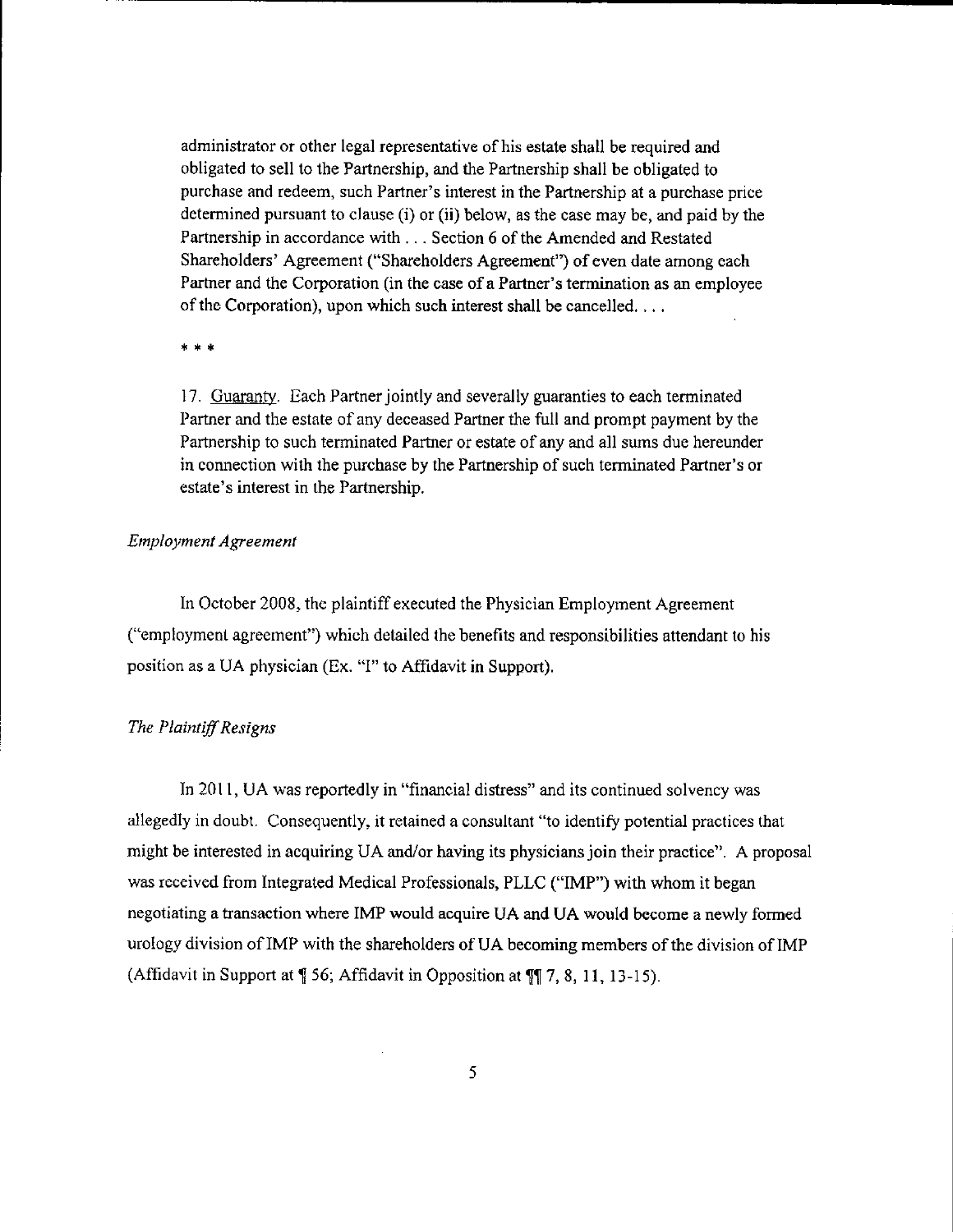On February 23, 2012, at approximately 10:30 a.m.  $-$  shortly after its newest member, non-party Dr. Bloom, announced his decision to resign and return to Dallas, Texas – the plaintiff declared that he too was resigning (Affidavit in Support at  $\P$  41). Dr. Bloom's departure reportedly "exacerbated [UA's] already precarious financial condition" such that, at the time of plaintiffs announcement, UA allegedly "did not have a surplus, and did not have any funds available to pay retirement compensation" (Affidavit in Opposition at  $\P$ [20, 26).

"Disagreeing with the legitimacy of [plaintiff's] purported notice of retirement, and alarmed by [plaintiffs] attempt to gain an unfair advantage over his fellow shareholders at a time offlnancial distress, [Badillo and Goldberg] immediately contested [plaintiffs] acticns and submitted [their] own notices of intended resignation on the same day as [plaintiffs] purported notice of retirement" (Affidavit in Opposition at  $\P$  33).<sup>2</sup>

At the time of the shareholders' notices to retire in February 2012, the shareholders of UA were the plaintiff, individual defendants Felix L. Badillo, M.D. and Gary D. Goldberg, M.D., and non-party, Keith Bloom, M.D.

Approximately three weeks later, on March 13, 2012, the three remaining physicians<sup>3</sup> (plaintiff and defendants Badillo and Goldberg) entered into a "standstill agreement" which, inter alia, stayed their respective resignations and maintained the status quo for a period of 90 days. During this 90-day time period, the parties continued to actively negotiate with iMP.4 The

 $2$  According to Badillo, the plaintiff knew that UA did not have the funds or future revenues to financc a buy-out of plaintiff s shares or retirement compensation and plaintiff "used his knowledge of UA's precarious financial situation and Dr. Bloom's resignation, knowledge gained by reason of his status as a UA shareholder, in attempting to impose personal liability upon his fellow shareholders for the buy-out of his shares and retirement compensation" (Affidavit in Opposition at  $\mathbb{N}$  27, 28).

 $3$  Dr. Bloom's resignation did not trigger any buyout or compensation due him given his short tenure with UA (Affidavit in Support at  $\P$  43).

 $4$  A tentative acquisition of UA by IMP was allegedly agreed to, however, the plaintiff allegedly rejected the proposal and sought to become IMP's employee instead of a member (Affidavit in Opposition at  $\P$ [ 37, 38).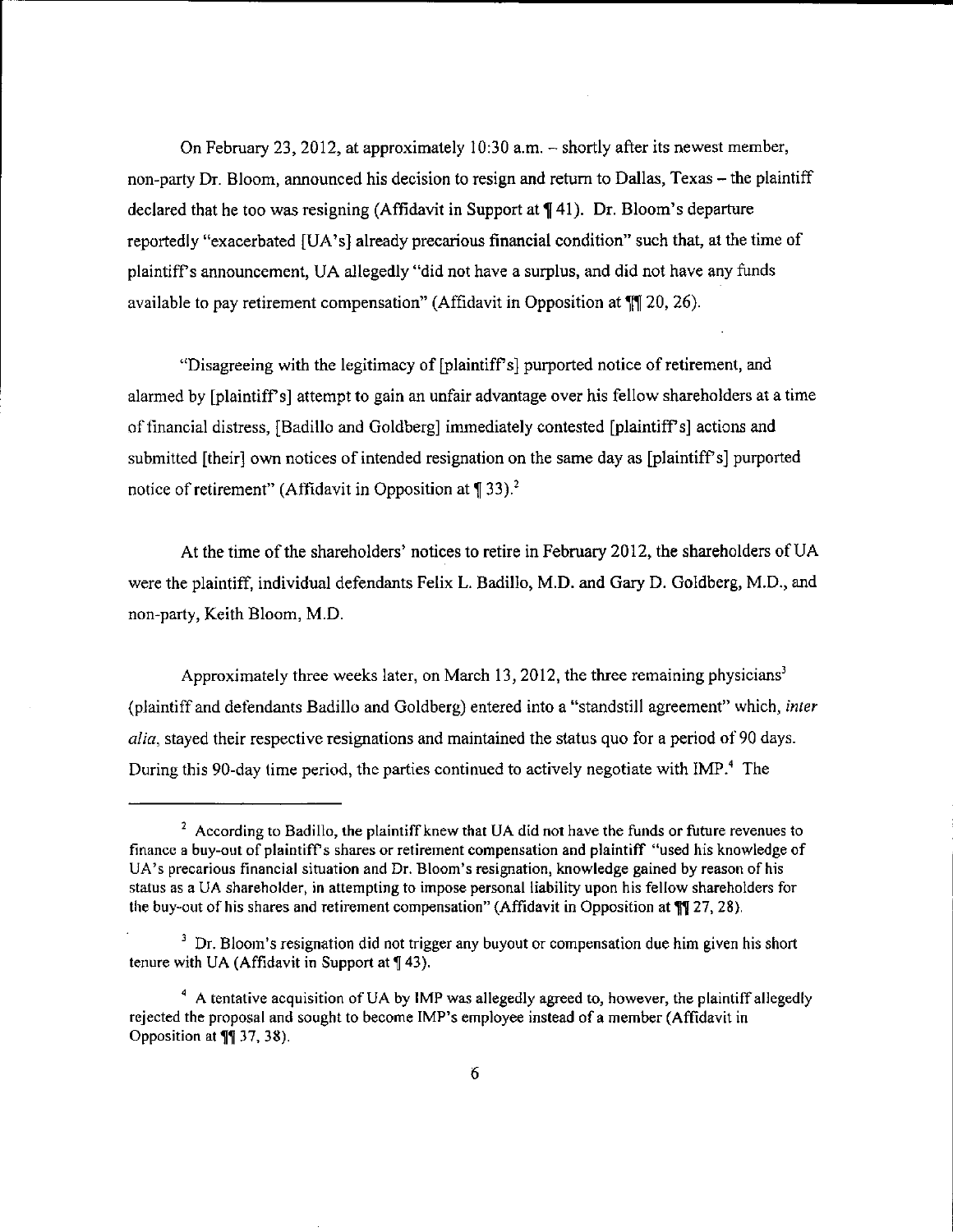standstill agreement was subsequently extended until September l, 2013 (Ex. "J" to Affidavit in Support; Affidavit in Opposition at  $\P$  35, 36). Notwithstanding the expiration of the standstill agreement on September 1, 2013 (which provided that the resignations became effective 90 days after the expiration of the standstill agreement, to wit, on December 1, 2013), the parties nevertheless continued to voluntarily provide services for UA (Affidavit in Opposition at 147). Moreover, in September 2013, IMP's website was updated to include the photographs, CVs and other marketing material for the physician employees of UA, including the plaintiff, Badillo, and Goldberg (Affidavit in Support at  $\sqrt{9}$  65).

On December 30, 2013, Badillo, in his capacity as president and a shareholder of UA, scheduled a shareholders' meeting for January 9, 2014 "for the purpose of discussing the preservation of assets, the winding up of the business and the possible dissolution of the  $PC$ " (Exs. "M" and "N" to Affidavit in Support). When no resolution was achieved at the January 9, 2014 meeting, Badillo scheduled a January 20, 2014 meeting "for the purpose of additional motions aimed at preserving the assets of each of the PC and the LLC and dissolving and winding up of the business or the PC" (Ex. "O" to Affidavit in Support). On that date, in the plaintifPs absence, defendants Badillo and Goldberg approved motions to refinance the debt of UA and WBF for the purposes of: "selling the assets of UA to [IMP] or another suitable purchaser"; and "entering into a lease with [IMP] or another suitable lessee as [Badillo] deems appropriate, and the entering into of such lease by WBF" (Ex. "P" to Affidavit in Support).<sup>5</sup>

Thc plaintiff resigned on December 31, 2013 and defendants Badillo and Goldberg "continued to provide medical services to UA's patients in order to fulfill [their] professional obligations to [Iheir] patients, and to preserve the assets ofUA and WBF" (Affidavit in Support at  $\P$  47; Affidavit in Opposition at  $\P$ [49, 50).

In March 2014, Badillo and Goldberg became members and employees of IMP and UA

 $<sup>5</sup>$  Plaintiff attended the January 9, 2014 shareholders' meeting, but "declined to attend the</sup> January 20, 2014 meeting" (Affidavit in Opposition at ¶ 54).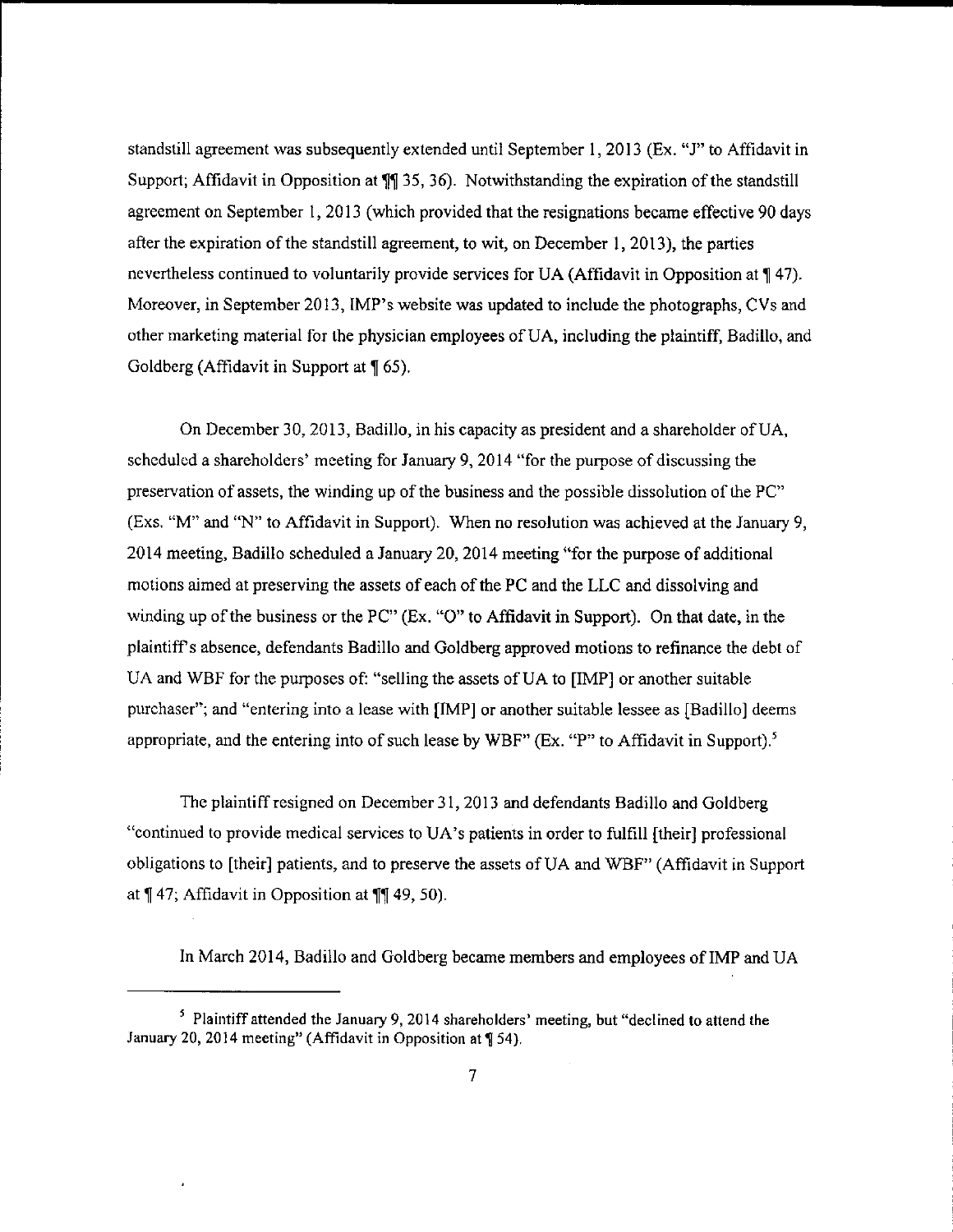allegedly "ceased all operations, and since that time has had no revenues" and "remains insolvent" (Affidavit in Opposition at  $\P$  57, 58). Notwithstanding, and according to the plaintiff, UA has not been dissolved or wound up and continues to be listed as an active entity (Ex. "8" to Affirmation in Reply).

Moreover, on March 10, 2014, WBF leased the premises upon which UA conducted its practice to IMP for \$17,000 per month (Ex. "11" to Affirmation in Reply).<sup>6</sup>

#### Procedural History

On January 22,2014, the plaintifffiled the instant action against the defendants and IMP On January 30, 2014, the complaint was amended withdrawing the claims against IMP.

In the amended complaint, the plaintiff asserts causes of action against defendants for, inter alia, breach of contract and/or declaratory relief with respect to the shareholders' agreement, retiremcnt agreement, WBF agreement, 4nd the employment agreement (Ex. "1" to Motion).

Defendants Badillo and Goldberg answered the complaint on March 13,2014 and defendants UA and WBF separately answered on March 14,2014, Both answers interposed counterclaims for, *inter alia*, judgment declaring that plaintiff's notice of resignation and retirement are "invalid and of no effect", breach of fiduciary duty, and breach of contract (Exs.

 $6$  On November 1, 2013, the property was appraised at \$2,300,000 (Ex. "10" to Affirmation in Reply). According to the defendants, two montls after the appraisal, as of December 31, 2013 (the date in which plaintiff retired), the fair market value of the property was \$947,064.00 (Ex. "9" to Affirmation in Reply at p 9).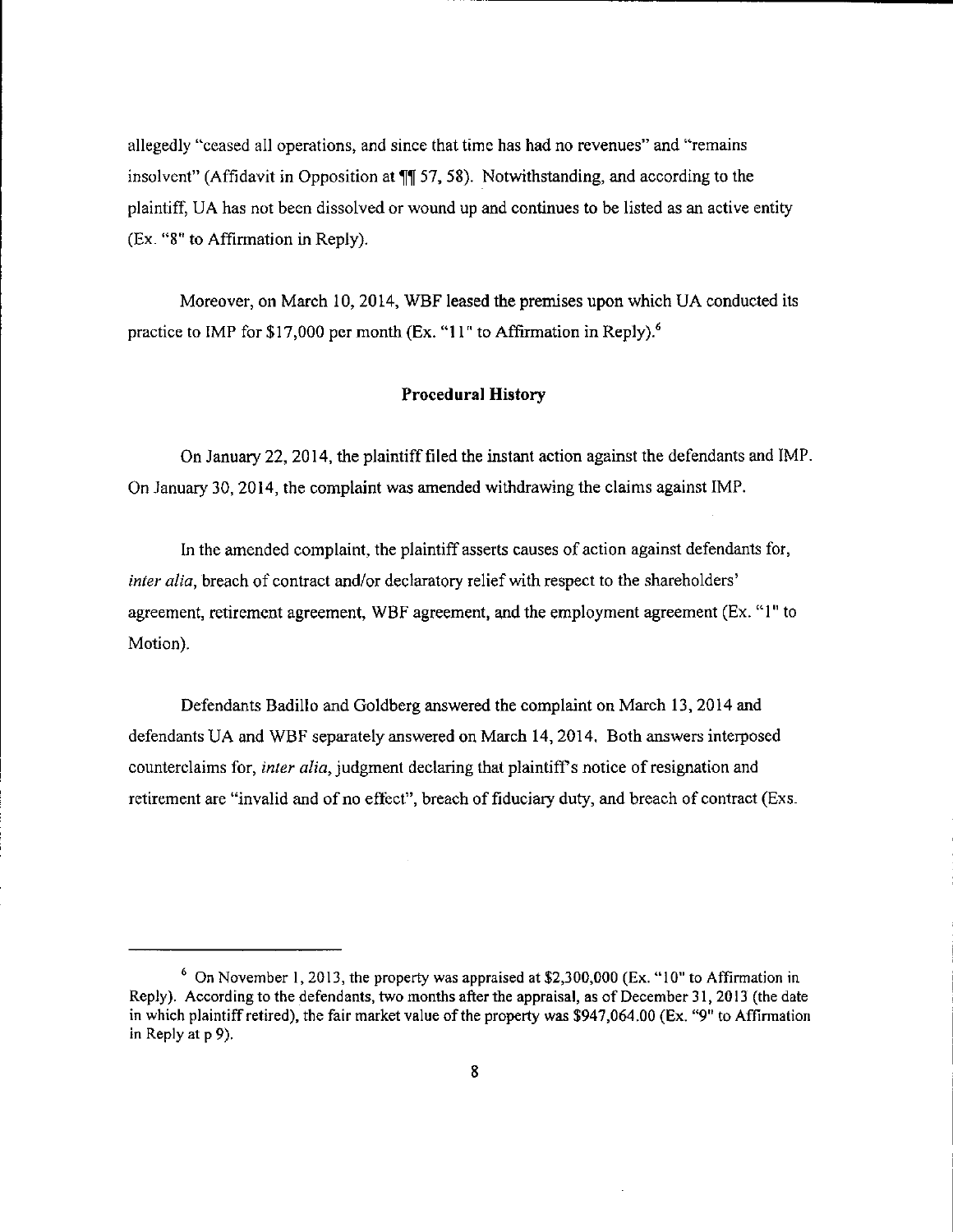" $2$ ", " $3$ " to Motion).<sup>7</sup>

The following month, plaintiff served his reply to the counterclaims (Exs. "4", "5" to Motion).

The plaintiff moves for the appointment of a temporary receiver and for summary judgment on the first seven causes of action in his complaint. $s$ 

For the reasons that follow, the motion is granted in part and denied in part.

## The Court's Determination

## Temporary Receiver

The branch of the plaintiff's motion, pursuant to CPLR 6401, for the appointment of a temporary receiver for UA and WBF, is denied.

The appointment of a temporary receiver is an extreme remedy that should be granted only where the movant (a person having an apparent interest in the property which is the subject of the action) has made a clear evidentiary showing of the need to conserve the property at issue and protect the moving party's interests (see Lee v 183 Port Richmond Ave. Realty, Inc., 303 AD2d 379 [2d Dept 2003]). Here, notwithstanding the fact that defendants Badillo and Goldberg approved a motion at a board meeting held on January 20, 2014 (which plaintiff was invited to,

 $\frac{1}{1}$  In the counterclaim for breach of fiduciary duty, defendants allege, amongst other things, that plaintiff used information obtained in his capacity as a director of UA to further his own personal financial interests at the expense ofUA and its shareholders by using such information in his attempt to extract buy-out and retirement payments from a financially distressed UA, and to gain an unfair advantage over his fellow sharehoiders Drs. Goldberg and Badillo" and in doing so, "placed his personal interests above those of UA and its other shareholders" (Ex, "2" to Motion at  $\mathbb{I}$ " (216-17).

<sup>&</sup>lt;sup>8</sup> Plaintiff does not seek summary judgment on his eighth cause of action, a claim for breach of fiduciary duty asscrted against defendants Badillo and Goldberg.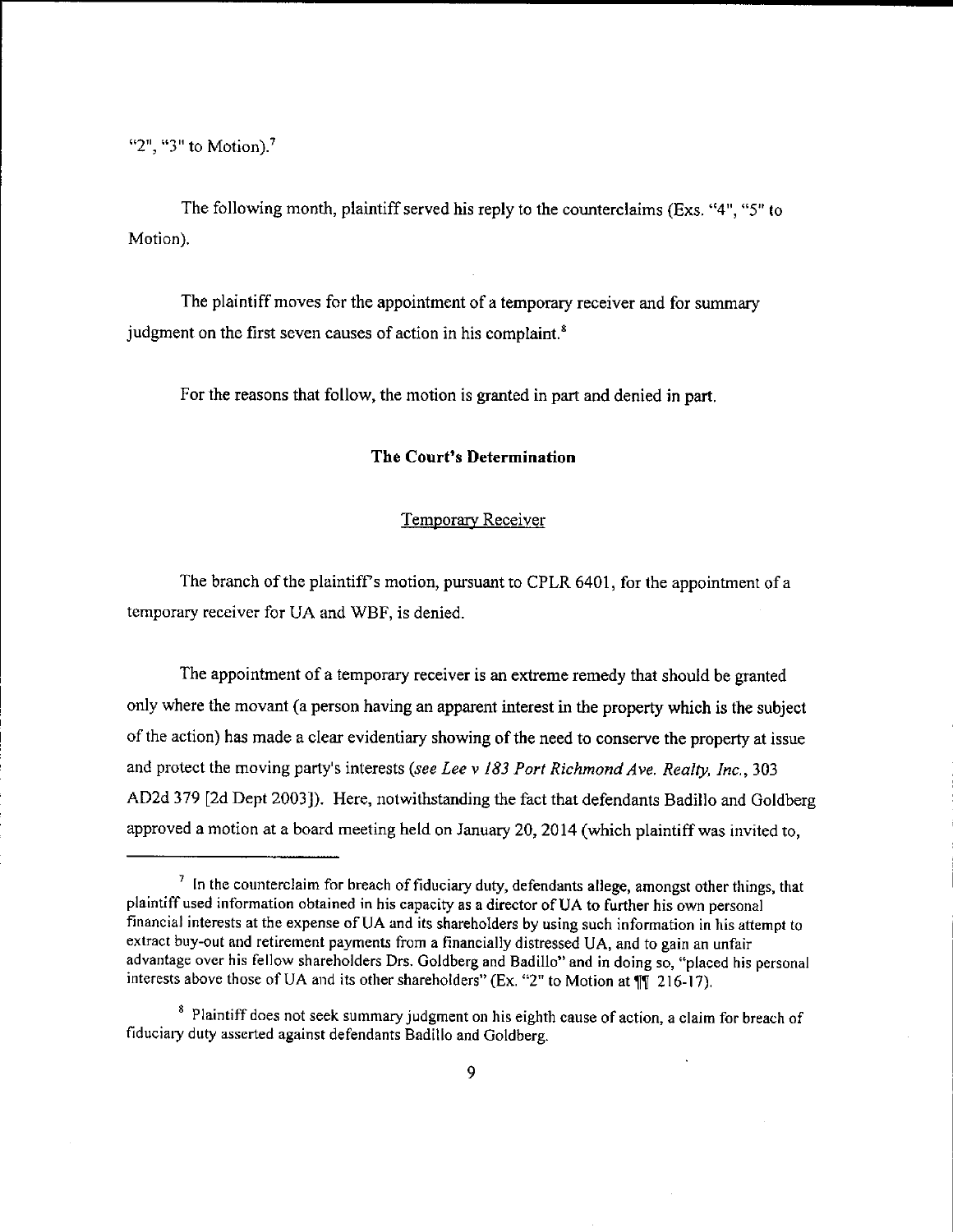but did not, attend) to sell assets oFUA, the plaintiffhas nevertheless failed to make a clear evidentiary showing that the assets and real property are in danger of being "removed from the state, or lost, materially injured or destroyed" (CPLR 6401[a]; see also Vardaris Tech v Paleros Inc.,49 AD3d 631,632 [2d Dept 2008]; Lee v 183 Port Richmond Ave. Realty, 1nc.,303 AD2d at 379, supra). $9$ 

## Summary Judgment

Declaratory Judgment and Breach of Contract with Respect to the Shareholders' Agreement (the First and Fourth Causes of Action)

In the first cause of action, the plaintiff seeks a declaration that:

a. Dr. Mondschein, Badillo and Goldberg have resigned, there are no officers, directors or shareholders of UA, and a receiver must be appointed to administer the affairs of UA;

b. All votes and actions taken by Badillo and Goldberg as of January 9,2014, January 20, 2014; and forward are hereby null and void;

c. UA is obligated to remit payment of the UA buy out and Retirement Compensation to Dr. Mondschein;

d. UA has breached its obligation to pay the UA buy out and Retirement Compensation to Dr. Mondschein;

e. Badillo and Goldberg are obligated to remit payment of the UA buy out and Retirement Compensation to Dr. Mondschein;

f. Badillo and Goldberg have breached their personal guaranty of payment of the UA buy out and Retirement Compensation to Dr, Mondschein; and

 $\degree$  In this regard, Badillo states in his affidavit that IMP paid \$9,638 for the assets of UA, "IMP assumed some of  $\overline{UA}$ 's contractual obligations", and IMP is currently leasing the property held by WBF, all in an effort to "preserve the assets of UA and WBF" (Affidavit in Opposition at  $\P$  55, 56).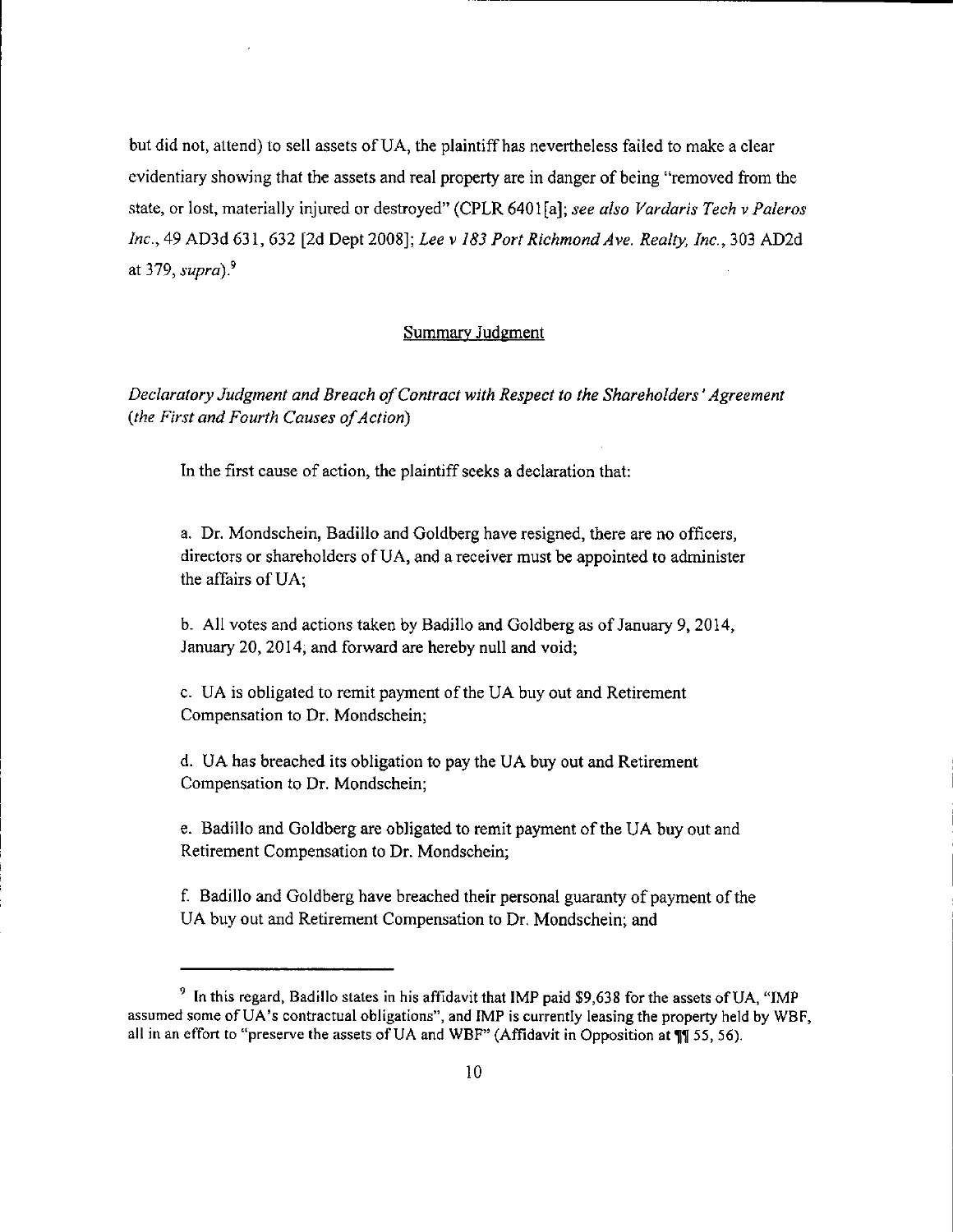g. Badillo and Goldberg, having resigned after Dr. Mondschein, must personally pay the buy out under the UA Agreement (Amended Complaint at  $\P$  102).

With respect to branches "c" through "g" above, the plaintiff has failed to establish its entitlement to declaratory relief as "[a] cause of action for a declaratory judgment is unnecessary and inappropriate when the plaintiffhas an adequate, altemative remedy in another form of action, such as breach of contract" (BGW Development Corp. v Mount Kisco Lodge No. 1552 of the Benevolent and Protective Order of Elks of the United States of America, lnc.,247 AD2d 565 [2d Dept 1998]; citing *Apple Records v Capitol Records*, 137 AD2d 50, 54 [1<sup>st</sup> Dept 1988]). The plaintiff has sought the appropriate relief in the fourth cause of action asserting a claim for breach of the shareholders' agreement against UA (the breach relating to UA's failure to remit to plaintiff the buyout amount) and the individual defendants (for their breach of guaranty of the buyout payments owing to plaintiff) (see Ithilien Realty Corp. v 180 Ludlow Development LLC, 140 AD3d 621 [1st Dept 2016]; First Sterling Corp. v Union Square Retail Trust, 102 AD3d 490  $[1<sup>st</sup>$  Dept 2013]; *Watson v Sony Music Entertainment, Inc.*, 282 AD2d 222  $[1<sup>st</sup>$  Dept 2001]).

With respect to branches "a" and "b" of the first cause of action, plaintiff seeks a declaration that plaintiff and the individual defendants "have resigned, there are no officers, directors or shareholders of UA" and, thus, the actions taken by Badillo and Goldberg at the January 2014 board meetings are "null and void" (Amended Complaint at ¶ 102). Plaintiff's argument lhat defendants have resigned and are no longer shareholders or directors ofUA is inconsistent with plaintiff's memorandum of law wherein plaintiff states that he has "clearly established as a matter of law that: . - . [t]he resignations of Drs. Badillo and Goldberg were ineffectual" and, as such, defendants are remaining shareholders "obligated to personally remit payment of the UA buyout to [plaintiff]" (Memorandum of Law in Support at p 15); that neither Badillo nor Goldberg "ever actually resigned from UA and are still working as UA, or, at the very least, did not resign from (he UA entirely until March 2014, three months afer they accepted resignation of [plaintiffl"; and that "[plaintiffj is the only shareholder who actually resigned and retired" (Reply Memorandum of Law at pp 6, 13). In this regard, the plaintiff states that since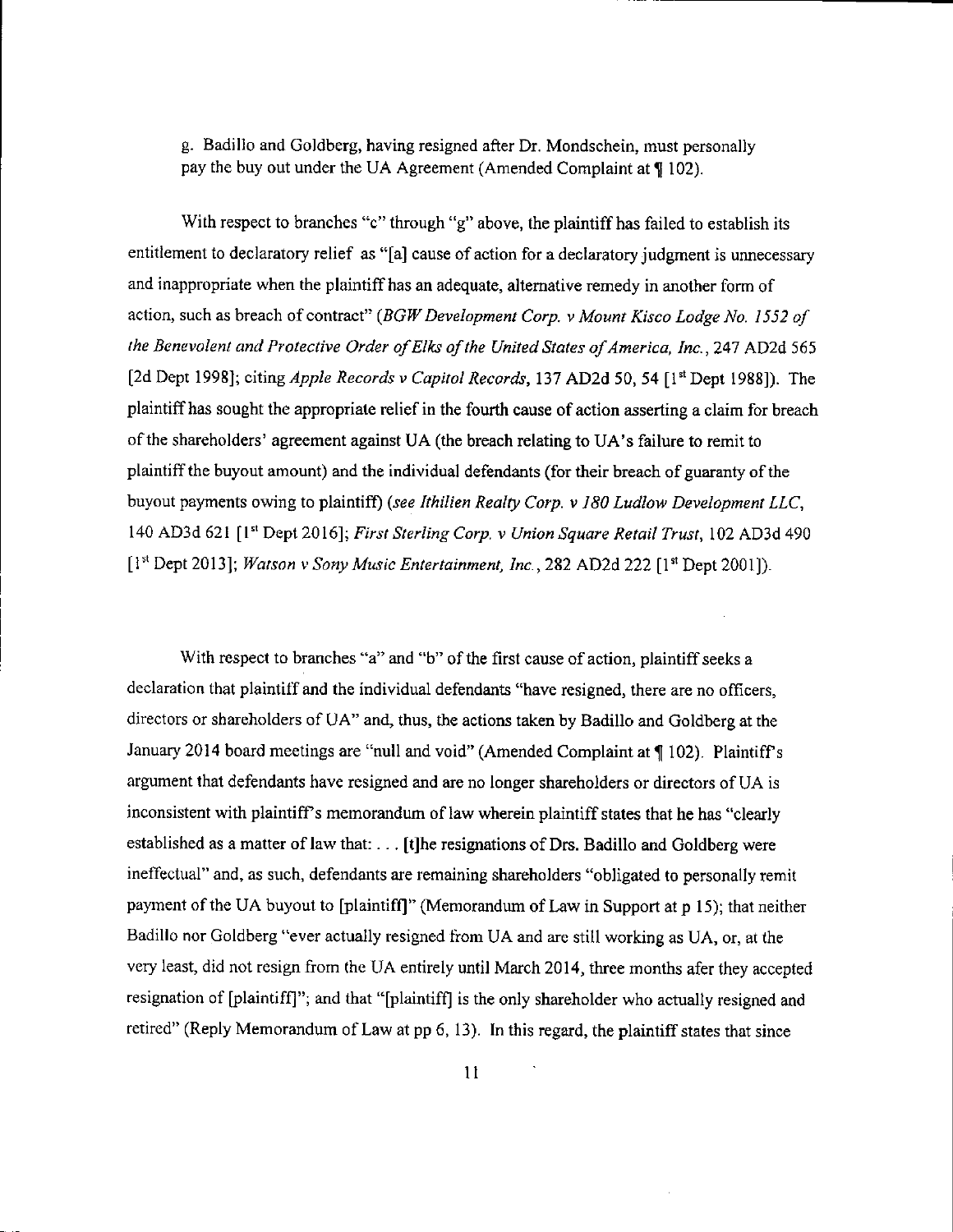January 2014, "Drs. Badillo and Goldberg have performed and continue to perform professional services for UA as a division of IMP" (Affidavit in Support at  $\P$  69).

Accordingly, plaintiff has failed to make a prima facie showing with respect to his first cause of action seeking declaratory relief.

In the fourth cause of action, a claim that the defendants breached the shareholders' agreement, plaintiff alleges that: UA has breached the shareholders' agreement by failing to remit payment to the plaintiff his buyout of UA; and Badillo and Goldberg have breached the shareholders' agreement by "refusing to honor their personal guaranty of payment of the UA buyout to [plaintiff]" (Amended Complaint at ¶[ 124, 125).

With respect to the claim that UA and the individual defendants breached the shareholders' agreement, the court notes that section 8 of the agreement obligates UA to buy plaintiff's shares in UA upon plaintiff's termination. Specifically, "[u]pon the termination of the employment of any Shareholder with the Corporation, for any reason whatsoever  $\dots$  all his shares of Common Stock shall be sold to the Corporation by the Shareholder and shall be purchased and redeemed by the Corporation . . . . "

Here, Plaintiff has prima facie established that Plaintiff gave notice of his intention to retire on February 23, 2012, the Plaintiff did actually retire on December 31, 2013, and that after Plaintiff retired, defendants Badillo and Goldberg, who also gave notices of intent to retire on Irebruary 23,2012, continued to practice as physicians with UA until, at least, March 2014. Accordingly, pursuant to section  $8$  of the agreement, UA was required to purchase plaintiff's shares at a price set forth in the agreement and defendants Badillo and Goldberg, as remaining shareholders, each guaranteed UA's "full and prompt payment" under section 11 of the shareholders' agreement.

In opposition, defendants argue, inter alia, that plaintiff's "purported notice of retirement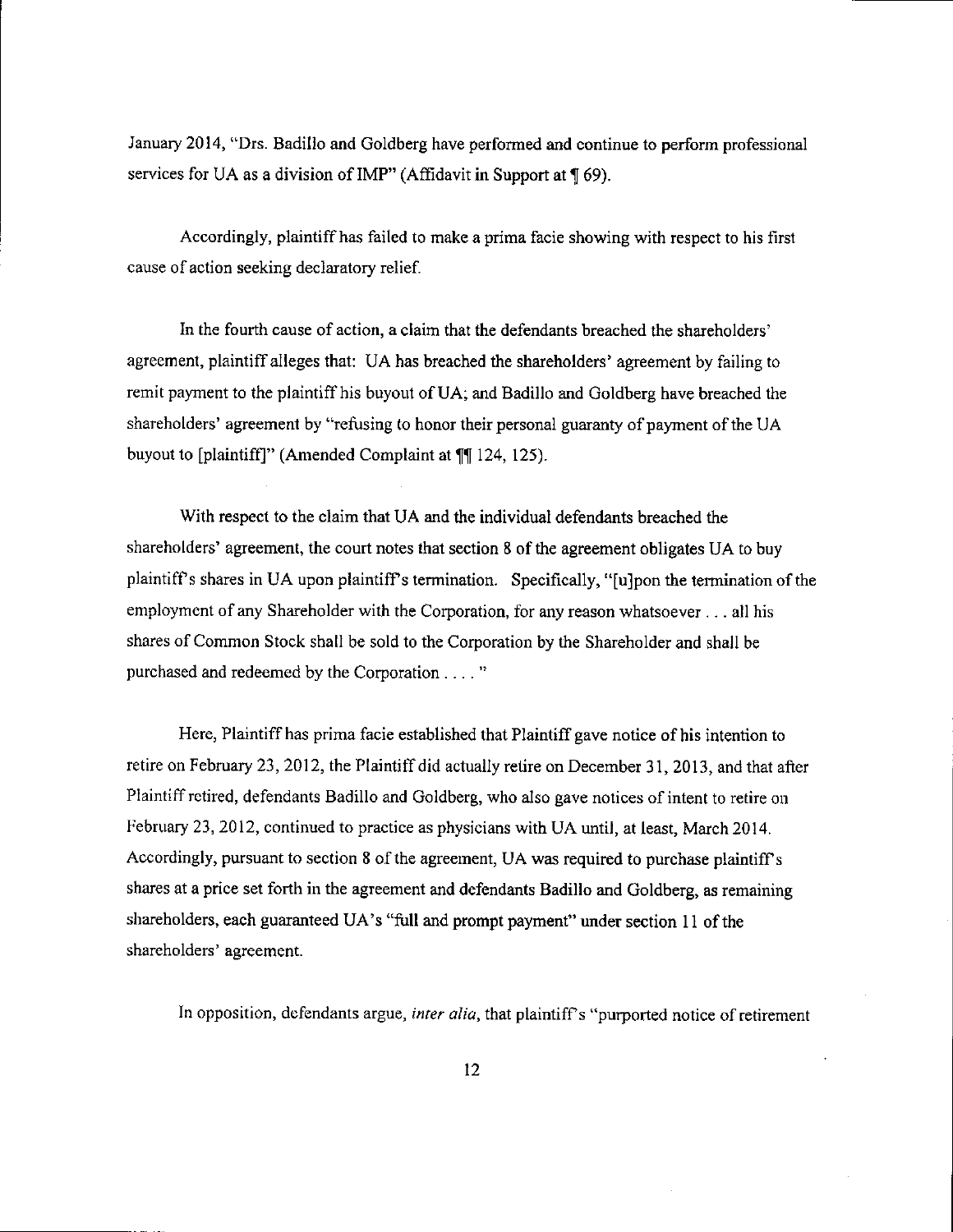was only an attempt to use corporate information [that UA was in a purportedly precarious financial situation] to serve his own interests at the expense of his fellow shareholders" and that "such notice lacked the integrity and fa'imess required in a transaction between shareholders in a closely held corporation, and is invalid and of no effect" (Memorandum of Law in Opposition at pp 12, 13).<sup>10</sup>

h reply to defendants' contention that plaintiff acted in bad faith when resigning, the plaintiff argues that his:

[M]otivation and intent with respect to his decision to resign from UA is irrelevant. Where the parties have entered into written agreements, it is the terms of those agreements that controls. . . . Clearly, none ofthe agreements make [plaintiffs] intent when he filed his notice of resignation a factor as to whether he should receive the payments owed to him. . . . Likewise, Defendants produce no evidence to raise a question of fact that [plaintiff] tendered his notice of resignation without anything other than a true intent to resign fiom UA. Defendants do not submit a single document in their opposition establishing that UA's frnancial condition was, in fact, deteriorating or that any shareholder was seeking to dissolve UA at the time of [plaintiff's] notice of resignation. Moreover, they do not submit any evidence that [plaintiffs] resignation was related to his knowledge of the deteriorating financial condition facing UA or that the UA shareholders were seeking to leave and dissolve UA (Memorandum of Law in Reply at pp 4, 5).

Contrary to the plaintiff's contention, his motivation and intent in resigning from UA is not irrelevant and, thus, the defendants have raised an issue of fact warranting the denial of plaintiffs motion with respect to defendants' alleged breach of the shareholders' agreement.

 $10$  Defendants also argue that 90 days after the expiration of the standstill agreement, the resignation of plaintiff, Badillo and Goldberg "all simultaneously became effective, and UA was faced with three 'Selling shareholders' - i.e., shareholders potentially entitled to a buyout of their shares - and three shareholders potentially cntitled to retirement compensation" and further, as "each is a Selling shareholder under the agreement", none "qualifies as a 'Shareholder who is not a Selling shareholder' who would be required to provide a guarantee under the agreement" (Memorandum of Law in Opposition at pp l6 and 20).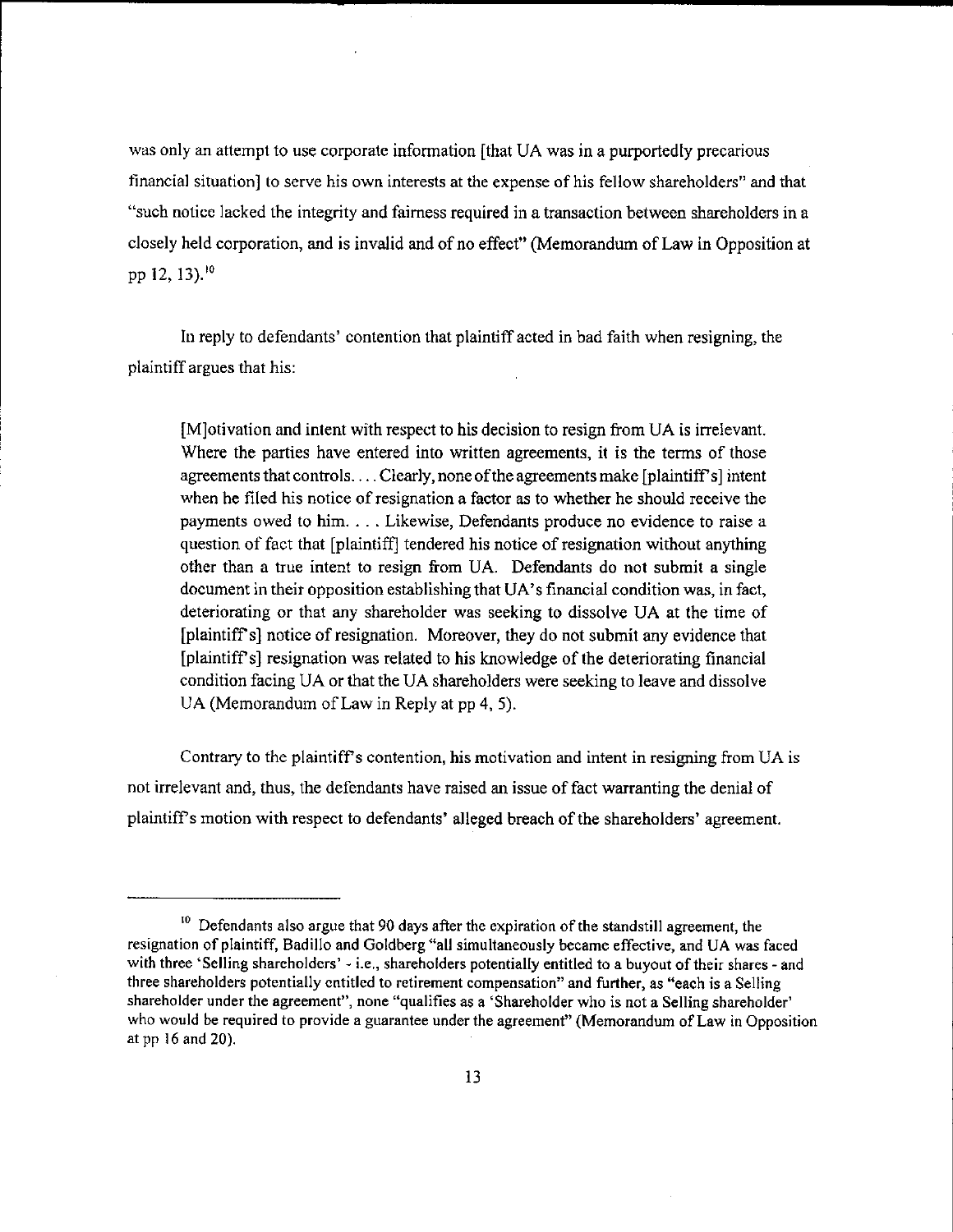"As a gcneral rule, courts must enforce shareholder agreements according to their terms. Such agreements avoid costly, lengthy litigation and promote 'reliance, predictability and definitiveness' in relationships among shareholders in close corporations" (Matter of Penepent Corp.,96NY2d 186, 192 [2001] [intemal citations omitted]). Here, the shareholders' agreement expressly provides for a buyout of a shareholder's shares by the company and that such buyout is guaranteed by those shareholders who remain.

Nevertheless, a shareholder could be in breach of its fiduciary duty to other shareholders, even when exercising an express contractual right, if it acted malevolently and in bad faith, solely for its own gain (Richbell Info. Servs. v Jupiter Partners (309 AD2d 288 [1st Dept 2003] [Even in cases where a defendant has acted within its express contractual rights, an apparently unlimited contractual right "may not be exercised solely for personal gain in such a way as to deprive the other party of the fruits of the contract"]; see also O'Neill v Warburg, Pincus & Co., 39 AD3d 281 [1st Dept 2007] citing Richbell Info. Servs. v Jupiter Partners, 309 AD2d at 288, supra [shareholder could be in breach of its fiduciary duty to other shareholders, "even when exercising an express contractual right, if it acted malevolently and in bad faith, solely for its own gain, and in a manner not contemplated by the parties' agreement"]; Wilf v Halpern, 194 AD2d 508  $[1<sup>st</sup>]$ Dept 1993] ["The provision in the partnership agreement requiring unanimity does not, as defendant asserts, give him an absolute right, at his sole whim and discretion, to impede significant functions of the partnership solely for personal gain, but must be construed in light of defendant's fiduciary obligation of undivided loyalty to his fellow partners, as well as those provisions of the partnership agreement requiring each partner to execute any documents necessary or expedient to the achievement of the partnership's purposes and to cooperate with each other to effectuate and advance its goals"]; Drucker v Mige Assoc. II, 225 AD2d 427 [1st] Dept 1996] [internal citations omitted] ["[I]t is elemental that a fiduciary owes a duty of undivided and undiluted loyalty to those whose interests the fiduciary is to protect. This is a sensitive and 'inflexible' rule of fidelity, barring not only blatant self-dealing, but also requiring avoidance of situations in which a fiduciary's personal interest possibly conflicts with the interest of those owed a fiduciary duty". The fiduciary is, therefore, mandated to "single-rnindedly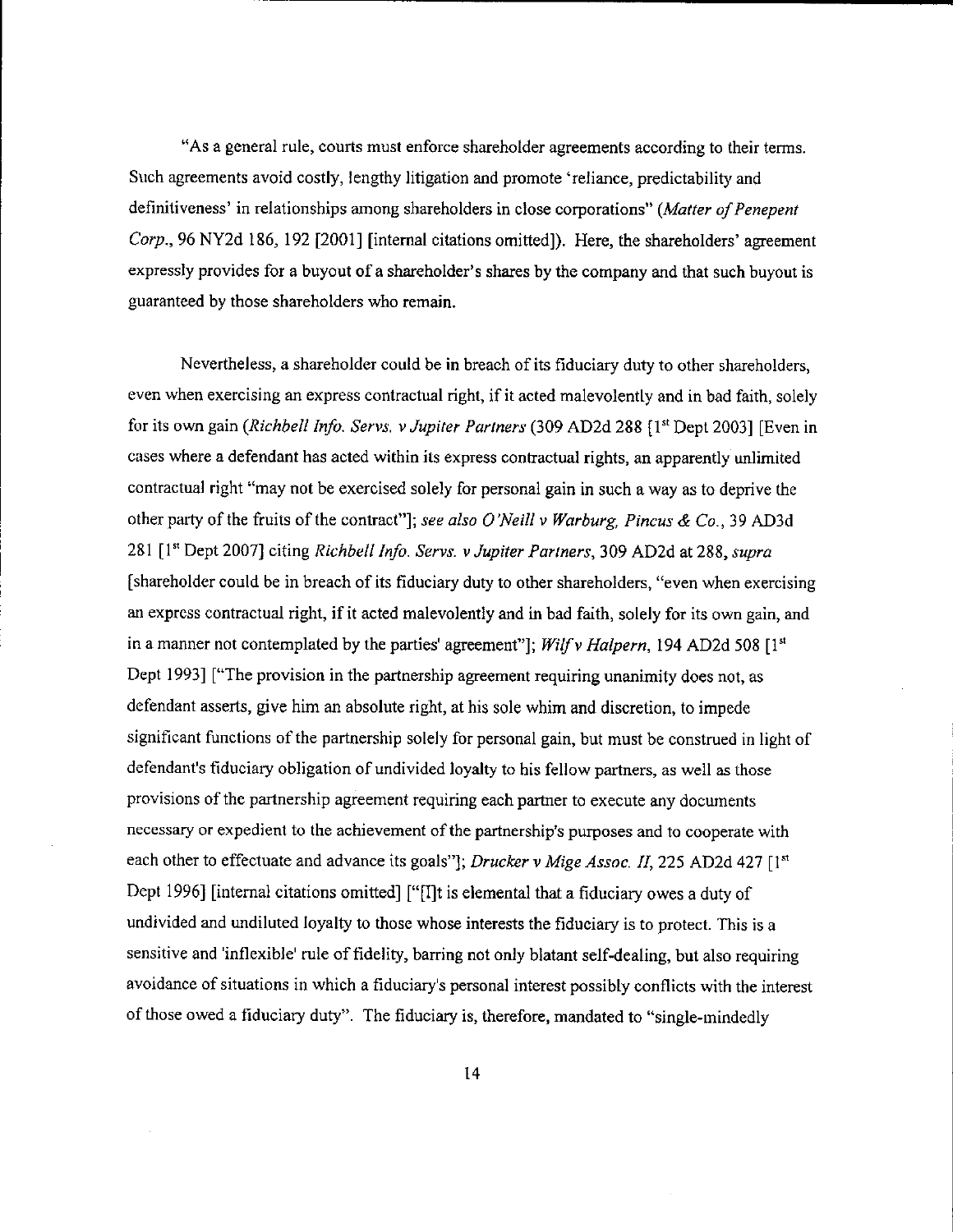pursue the interests of those to whom a duty of loyalty is owed."])<sup>11</sup>

Here, while defendants have not submitted documentation demonstrating the precarious financial status of UA, they have submitted the affidavit of defendant Badillo, who averred to the following:

7. In 2011, UA owed approximately a million dollars in guaranteed loans, owed additional amounts to various vendors and suppliers, and the amounts owed far exceeded the total amount of its assets.

8. In 201 1, it became apparent to UA and its shareholders that UA was in financial distress, and that the continued solvency of UA was in doubt.

9. In 2011, all of the shareholders, including Dr. Mondschein, knew and agreed that UA was failing.

10. In 2011, it became clear to UA and its shareholders that, given UA's finances, among other factors, it made economic sense for the shareholders of UA to seek a transaction for UA to be acquired by either a larger urology practice or a multispecialty practice, or to otherwise join such a practice.

14. With the approval of its shareholders, including Dr. Monschein, UA entered negotiations with IMP regarding a transaction under which IMP would potentially acquire certain assets of UA, UA's shareholders would join IMP, and UA would cease to exist.

15. All of the UA shareholders, including Dr. Mondschein, were actively involved in the negotiations between UA and IMP.

26. AI the time of Dr. Mondschein's purported notice of retirement, UA was in

<sup>&</sup>quot; Defendants argue in their opposition that: "When [plaintiffl delivered his purported notice of intent to resign, he had been made aware, in his capacity as a shareholder and director of UA: (1) that UA owed approximately one million dollars in loans and additional amounts to vendors and suppliers, and was in severe financial distress; (2) that UA was negotiating a transaction by which all of UA's shareholders would resign from UA and become members of IMP; and (3) that Dr. Bloom intended to resign and that such resignation would accelerate UA's already deteriorating financial condition" (Memorandum of Law in Opposition at p 12).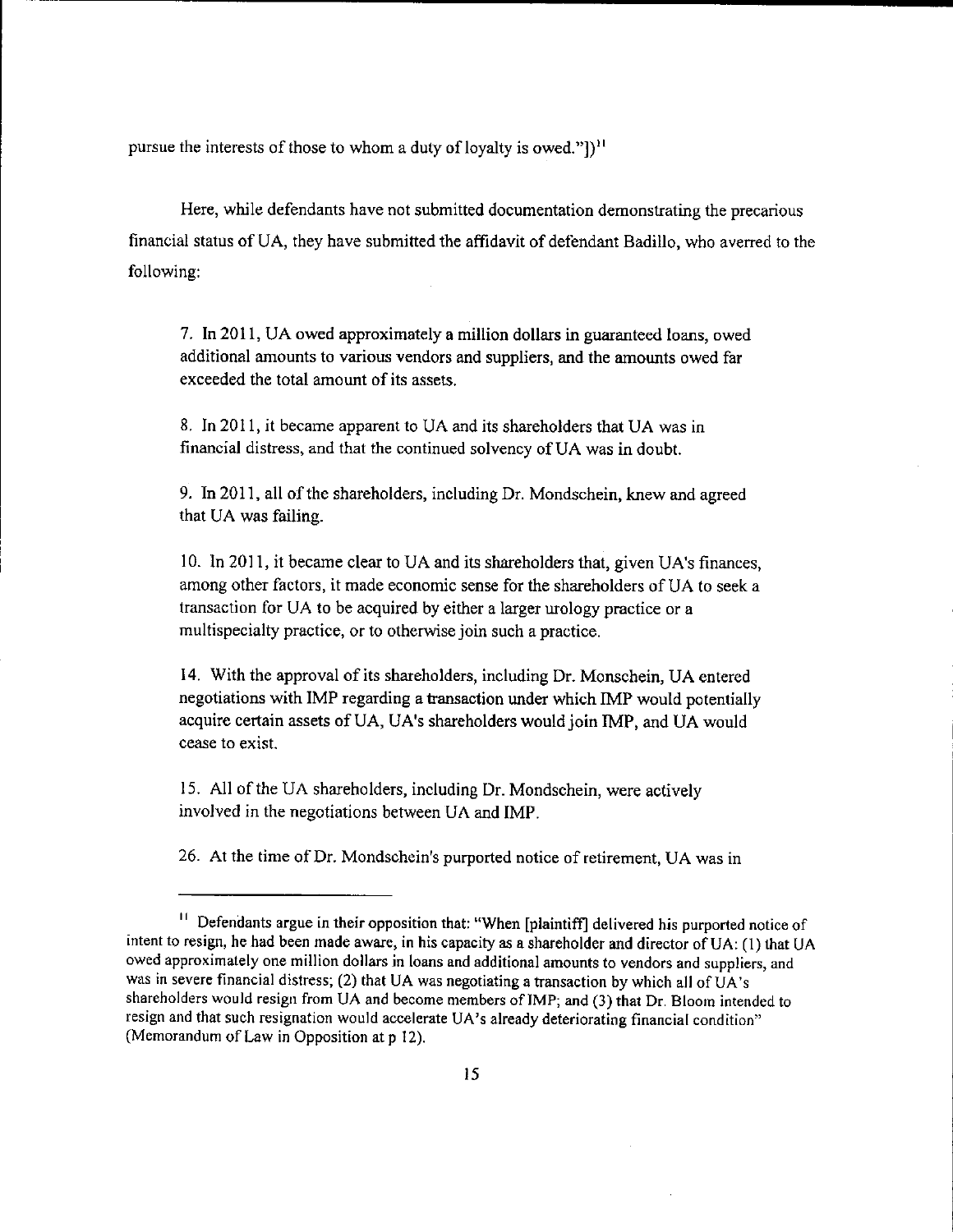financial distress, did not have a surplus, and did not have any funds available to pay retirement compensation to Dr. Mondschein, or to me [Badillo] or Dr. Goldberg.

27. Dr. Mondschein, as a shareholder of UA, knew at the time of his purported notice of retirement that UA did not have the funds or future revenues to tinance a buy-out of his shares or retirement compensation.

40. From the fall of 2013 through early 2014, UA's financial condition worsened, and UA was unable to pay any compensation to me, Goldberg, or Mondschein.

45. On November 30,2013, UA was in financial distress, did not have a surplus, and did not have any funds available to pay for a buy-out of the shares of Dr. Mondschein, or for the buy-out of the shares held by me or Dr. Goldberg.

46. On November 30,2013, UA was in financial distress, did not have a surplus, and did not have any funds available to pay retirement compensation to Dr. Mondschein, or to me or Dr. Goldberg.

58. UA has ceased to operate or to collect any revenues and remains insolvent.

Badillo's affidavit has raised an issue of fact as to plaintiff s motive in retiring which warrants denial of summary judgment on the breach of contract claim.

## Declaratory Judgment and Breach of Contract with Respect to the Retirement Agreement (Second and Fifth Cause of Action)

The plaintiff also seeks summary judgment on his second cause of action for declaratory relief and his fifth cause of action for breach of contract based on the terms of the retirement agreement. Specifically, plaintiff seeks the following declaratory relief with respect to the retirement agreement:

a. Dr. Mondschein retired before Badillo and Goldberg and Badillo and Goldberg are personally liable for the Retirement Compensation owed to Dr. Mondschein under the personal guaranties they signed as part of the Retirement Agreement;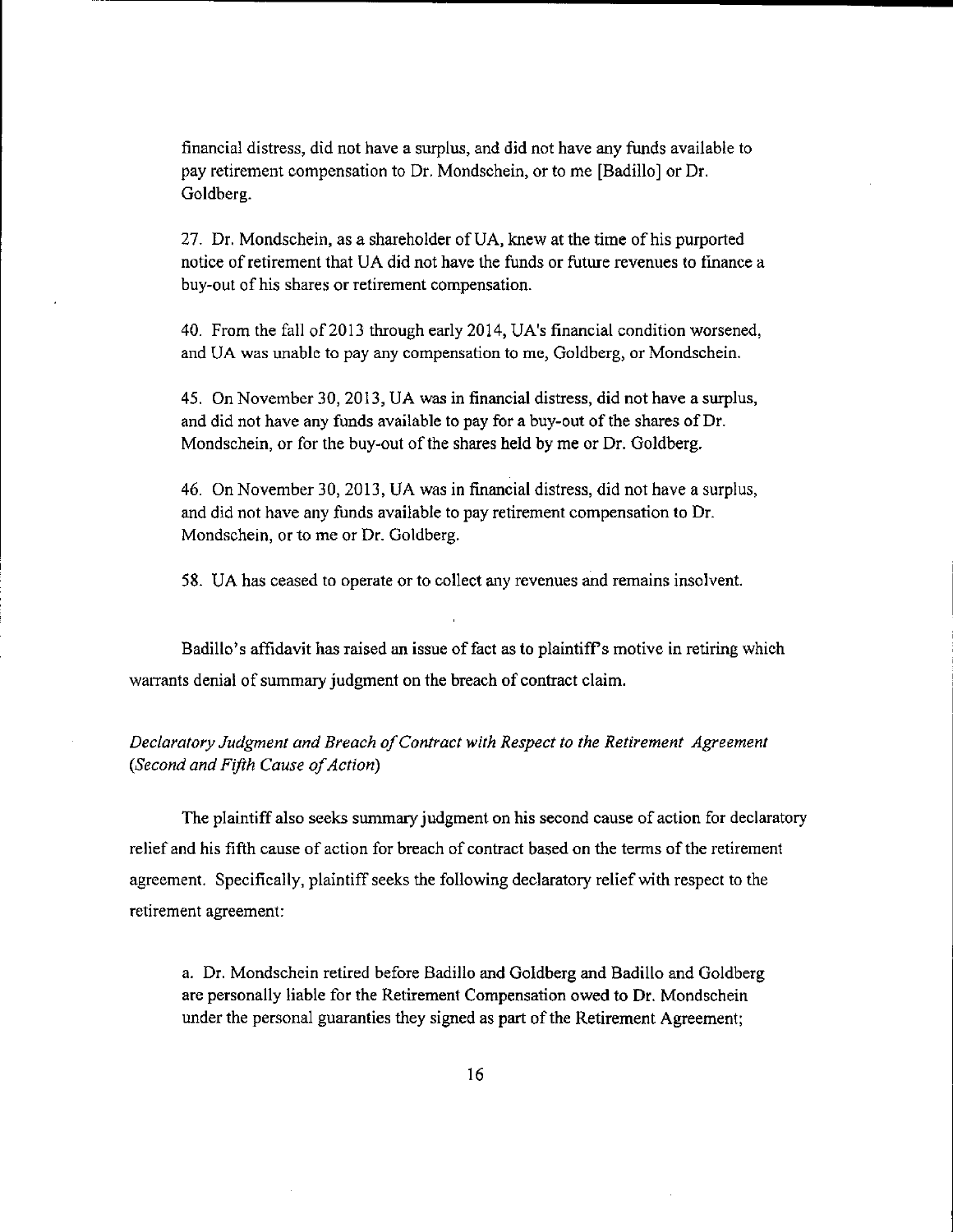b. UA is obligated to remit payment of the Retirement Compensation to Dr. Mondschein;

c. UA has breached its obligation to pay the Reiirement Compensation to Dr. Mondschein;

d. Badillo and Goldberg are obligated to remit payment of the Retirement Compensation to Dr. Mondschein;

e. Badillo and Goldberg have breached their personal guaranty of payment of the Retirement Compensation to Dr. Mondschein;

f. Badillo and Goldberg, having resigned after Dr. Mondschein, must personally pay the buyout under the UA Agreement; and

g. Badillo and Coldberg are not entitled to Retirement Compensation as they are presently continuing to render professional medical services in Nassau County (Amended Complaint at  $\P$  109).

Although it is undisputed tbat the plaintiff retired on December 3I, 2013, prior to the resignations of Badillo and Goldberg, the court declines to grant declaratory relief with respect to branch "g" of the amended complaint, wherein plaintiff seeks a declaration that Badillo and Goldberg are not entitled to retirement compensation inasmuch as the issue of their entitlement to retirement compensation does not present an actual controversy (see Fragoso  $\nu$  Romano, 268) AD2d 457 [2d Dept 2000] [in order to maintain an action for a declaratory judgment, a party must present a concrete, actual controversy for adjudication]).

Summary judgment is also denied with respect to the remaining branches of the second cause of action inasmuch as declaratory relief is unnecessary and inappropriate when the plaintiff has an adequate, alternative remedy in the fifth cause of action for breach of the retirement agreement (see BGW Development Corp. v Mount Kisco Lodge No. 1552 of the Benevolent and Protective Order of Elks of the United States of America, Inc., 247 AD2d at 565, supra).

In the fifth cause of action, plaintiff alleges that UA has breached the retirement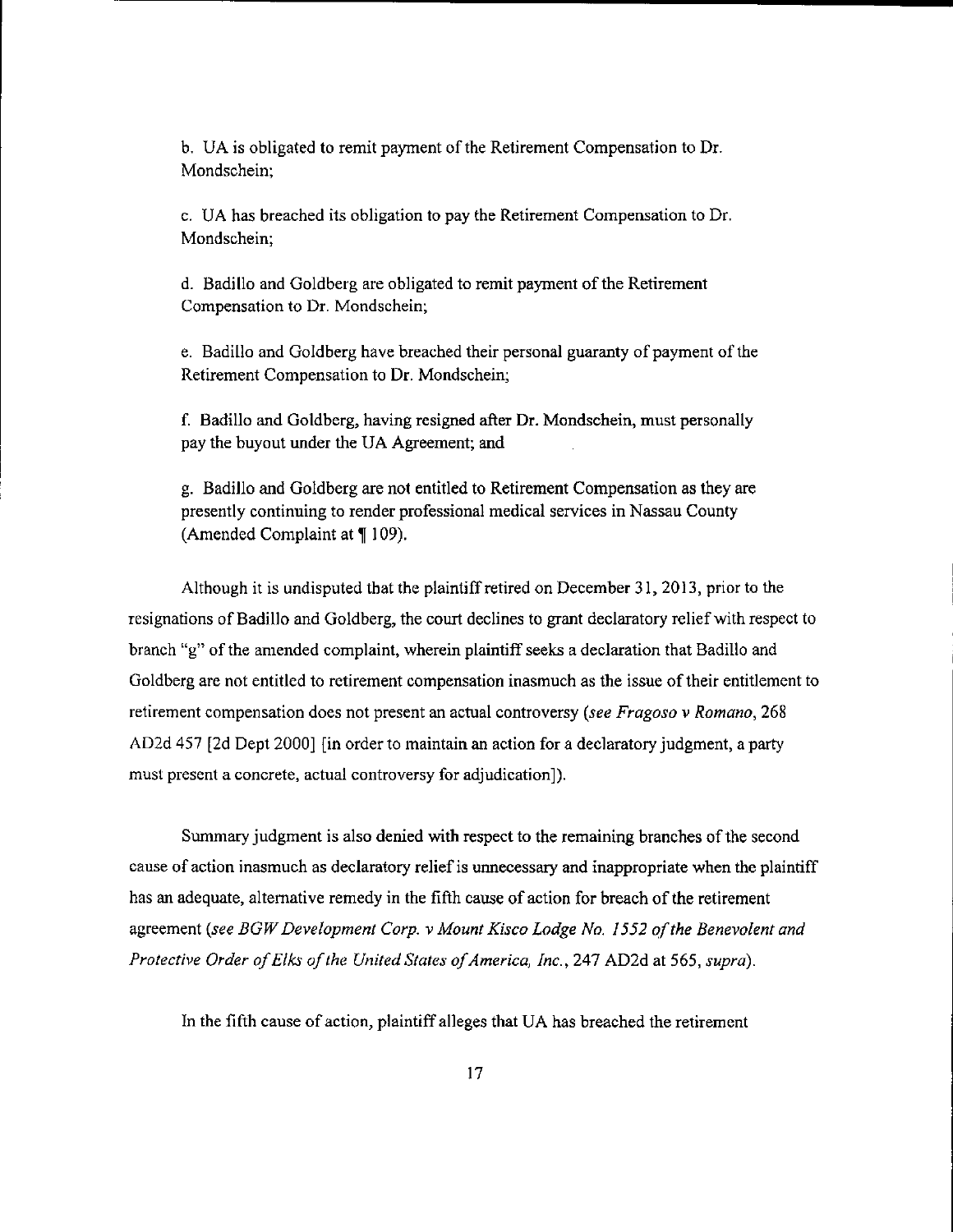agreement by "failing to remit payment" of retirement compensation to Plaintiff and that Badillo and Goldberg have breached the retirement agreement by "failing and refusing to honor their personal guaranty" of paying retirement compensation to plaintiff (Amended Complaint at " 132. 133).

As noted earlier with respect to the shareholder agreement (see discussion supra at pp 10l3), the plaintiffs motivation and intent in resigning from UA is relevant to defendants' purported breach of the retirement agreement and, thus, the branch of the plaintiff's motion seeking summary judgment with respect to the fifth cause of action is denied (Richbell Info. Servs. v Jupiter Partners, 309 AD2d at 288, supra).

# Declaratory Judgment and Breach of Contract with Respect to the WBF Operating Agreement (Third and Seventh Causes of Action)

In the third cause of action, the plaintiff seeks the following declaratory relief with respect to the WBF Operating Agreement:

a. Dr. Mondschein retired before Badillo and Goldberg and Badillo and Goldberg are personally liable for the buyout ofDr. Mondschein's interest in WBF pursuant to the personal guaranties they signed as part of the Retirement Agreement;

b. Badillo and Goldberg are not authorized to conduct business on behalf of WBF and the actions taken at the January 9 and January 20, 2014 meetings are null and void.

c. WBF is obligated to remit payments of the buyout of Dr. Mondschein's interest in WBF;

d. WBF has breached its obligation to pay the buyout of Dr. Mondschein's interest in WBF.

e. Badillo and Goldberg are obligated to remit payment of buy out of Dr. Mondschein's interest in WBF to Dr. Mondschein;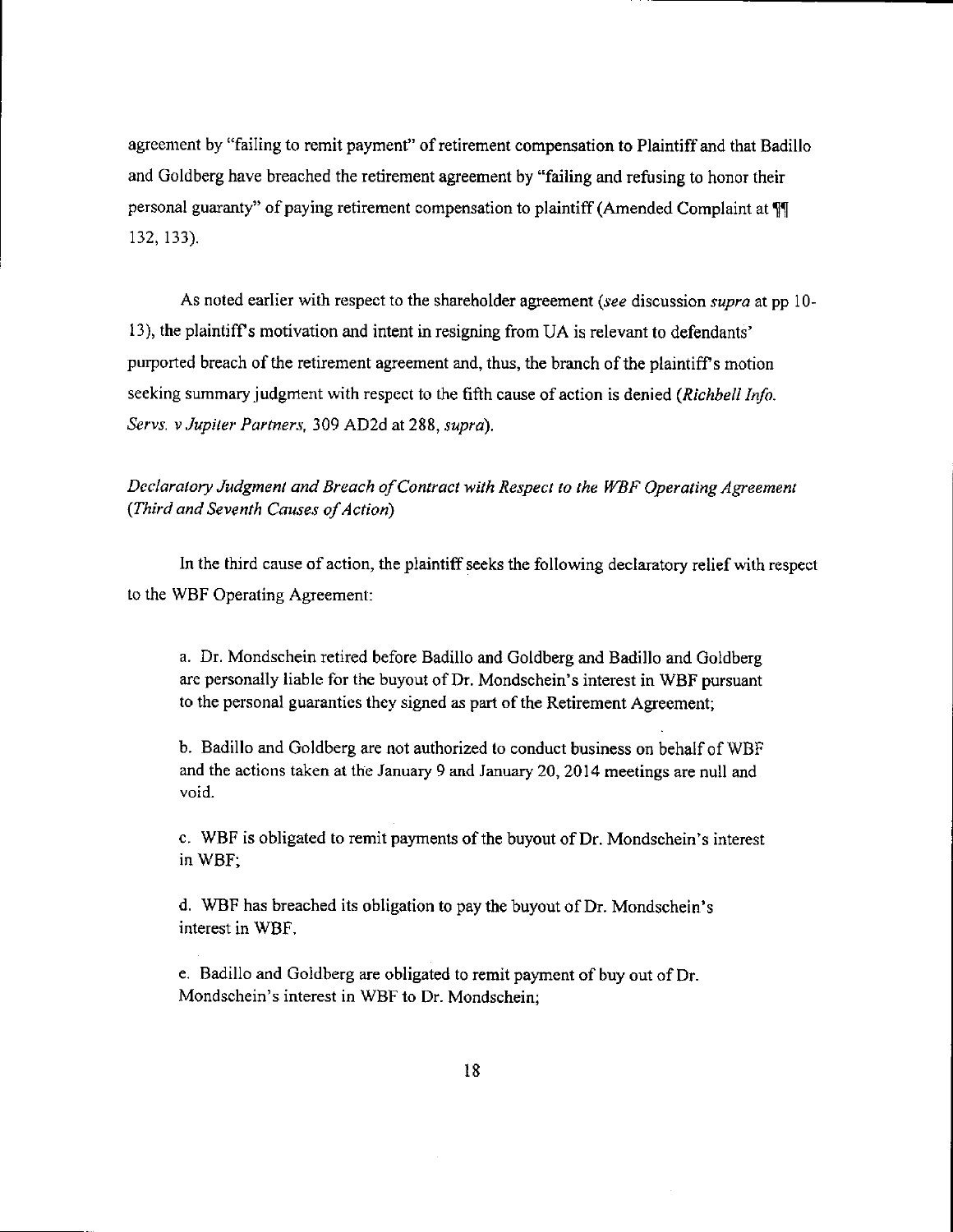f. Badillo and Goldberg have breached their personal guaranty of payment of the buyout of Dr. Mondschein's interest in WBF to Dr. Mondschein; and

g. Badillo and Goldberg, having resigned after Dr. Mondschein, must personally pay the buyout of Dr. Mondschein's interest in WBF (Amended Complaint at \[ 118).

With respect to branch "b" of the third cause of action, plaintiff seeks a declaration that "Badillo and Goldberg are not authorized to conduct business on behalf of WBF and the actions taken at the January 9 and January 20, 2014 meetings are null and void". The plaintiff has failed to prima facie establish that Badillo and Goldberg were not authorized to conduct business and take action at the shareholders' meetings held in January 2014, a tirne at which plaintiff avers that Badillo and Goldberg were still shareholders of UA (and as such required them to remit a buyout to the plaintiff) and practicing urology as Urology Associates (see Affidavit in Support at fl 69 rvherein plaintiffstates that since January 2014, "Drs. Badillo and Goldberg have performed and continue to perform professional services for UA as a division of IMP").

Summary judgment with respect to the remaining branches of the third cause of action for declaratory reliefis denied as "unnecessary and inappropriate" given the claim of breach of the WBF operating agreement asserted in the seventh cause of action (see  $BGW$  Development Corp. v Mount Kisco Lodge No. 1552 of the Benevolent and Protective Order of Elks of the United States of America, Inc., 247 AD2d at 565, supra).

The plaintiff asserts in the seventh cause of action that pursuant to the WBF operating agrcement, WBF is obligated to buy out plairtiffs interest in WBF, that Badillo and Goldberg have "personally guaranteed payment of the buyout of [plaintiff's] interest in WBF", and that WBF, Badillo and Goldberg have breached the WBF operating agreement.

Notwithstanding the contractual right to a buyout, there are factual issues as to plaintiffs resignation given his knowledge that, in 201I, IMP and UA were exploring a transaction where IMP would acquire UA and UA would become a newly formed urology division of IMP with the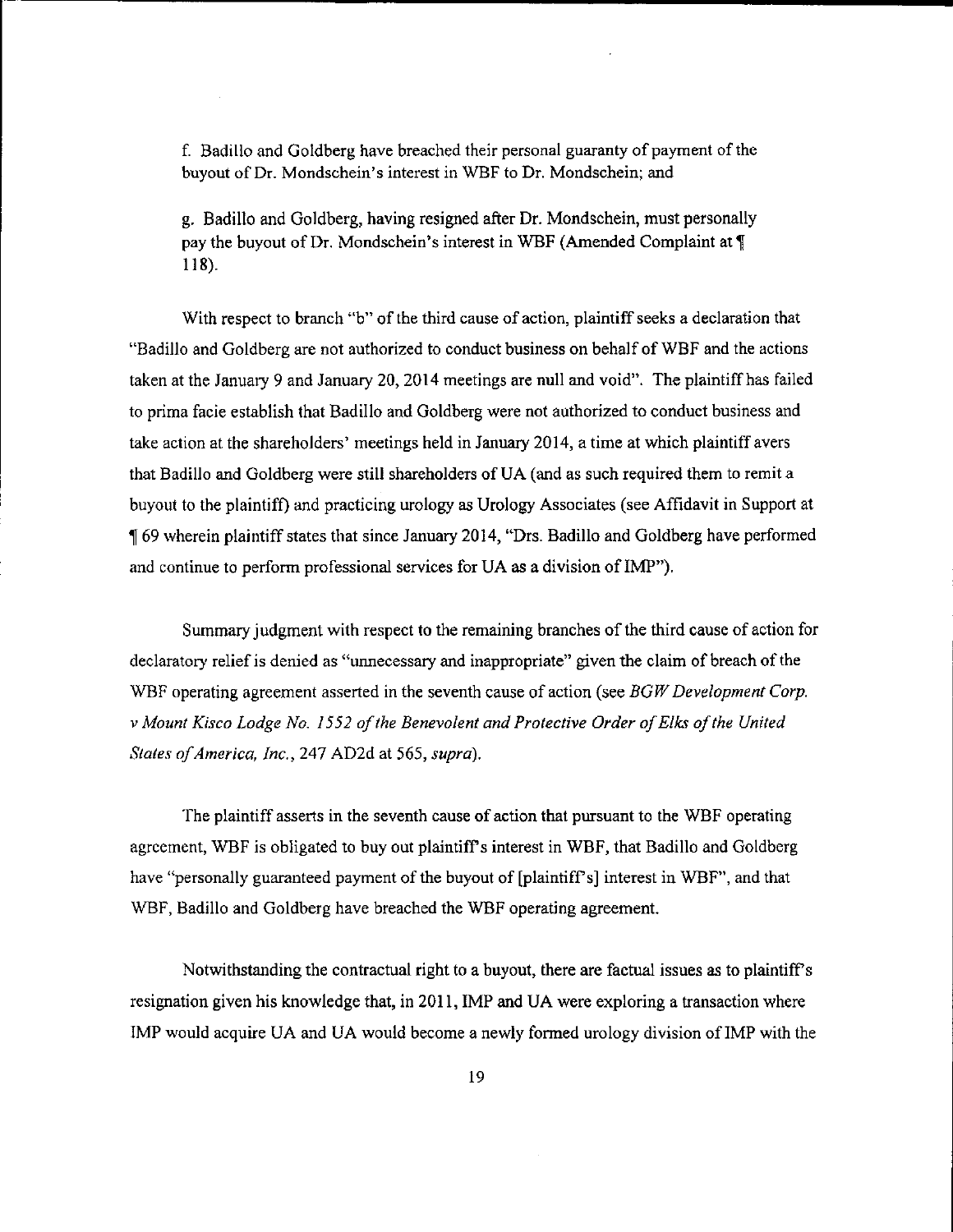shareholders of UA becoming members of the division of IMP (Affidavit in Support at 56); (Richbell Info. Servs. v Jupiter Partners, 309 AD2d at 288, supra).

# Breach of the Employment Agreement (Sixth Cause of Action)

In the sixth cause of action, the plaintiff alleges that UA breached the UA employment agreement by failing to remit to plaintiffhis salary, benefits, and other additional compensation.

The employment agreement provided for plaintiff s compensation, expense reimbursement, automobile, telephone and computer allowances, etc.

With respect to plaintiff's claim that UA failed to compensate plaintiff for 14 weeks of base and productivity compensation in the year 2013, the plaintiff has made a prima facie showing of his entitlement to relief. The defendants' opposition, to wit, that they also did not receive any compensation from UA during that same time period because "fa]fter UA became insolvent, none of the shareholders received compensation, and UA remains insolvent to this day" (Affidavit in Opposition at  $\P$  40; Memorandum of Law in Opposition at p 24) is insufficient to rebut plaintiff's prima facie showing inasmuch as defendants have not set forth the date on which UA purportedly became "insolvent". Moreover, the fact that UA did not pay compensation 10 other employees (Badillo and Goldberg) does not mean that UA did not breach the employment agreement by failing to pay his compensation.

The plaintiff also claims that he is entitled to \$7,520.74 as reimbursement for his automobile insurance. The plaintiff has failed to make a prima facie showing that he is entitled to such relief. In this regard, the employment agreement provides: "With respect to each automobile leased by Urology Associates and used by the Physician in connection with the business of Urology Associates, Urology Associates agrees to maintain automobile insurance" (Ex. "1" to Motion at 8.3 [b] [emphasis added]). In his affidavit in support of the motion, plaintiff does not aver that the car for which he seeks insurance reimbursement was leased by UA or used